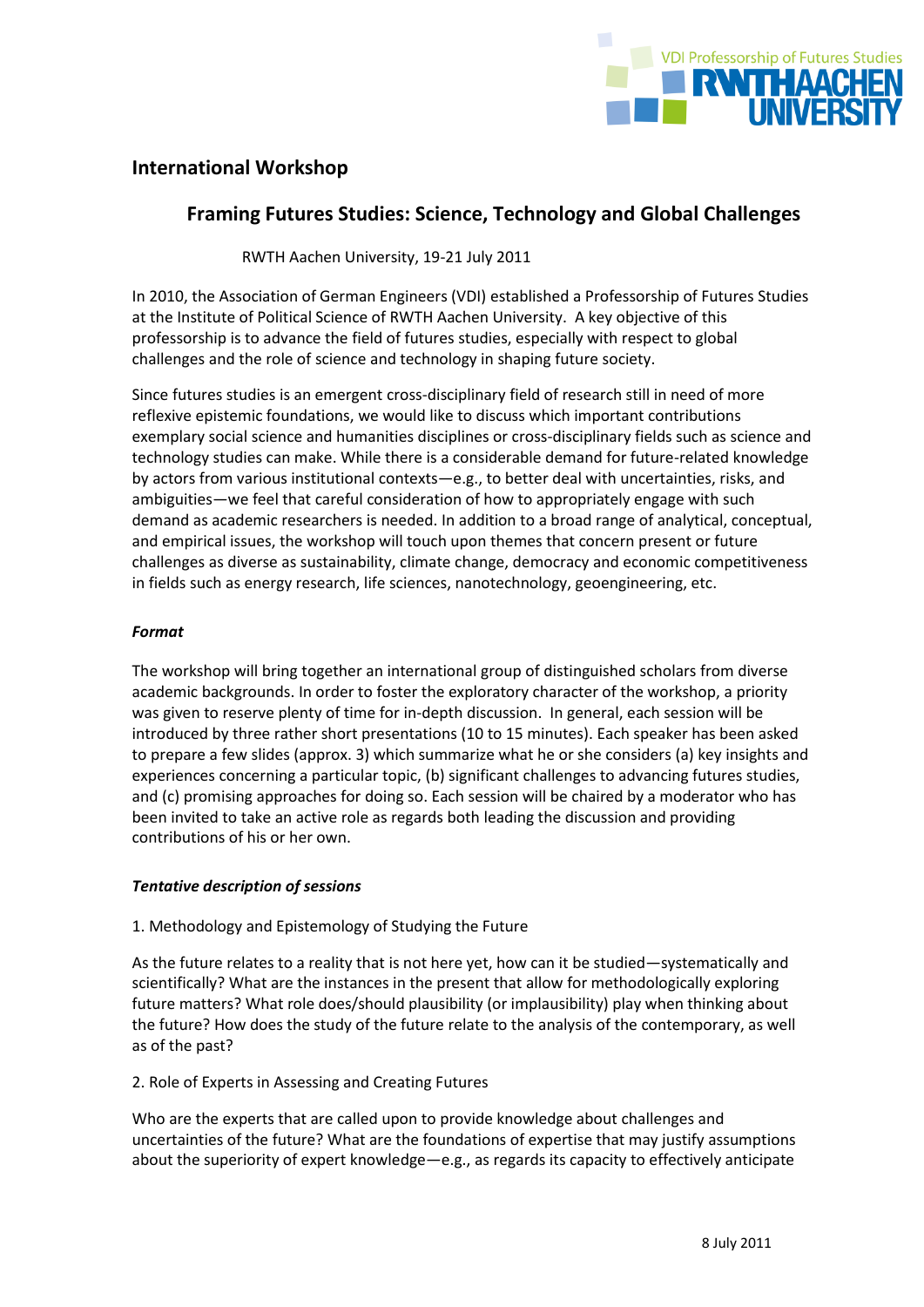

important aspects of the future, to appropriately prepare for future uncertainties, or to help shape and create the world of the future, which may be ambiguous and contested? How might we assess the various requests for advice directed at experts, and what might be the most appropriate responses to such demand?

## 3. Emerging Technologies and Imaginaries of the Future

As new and emerging technologies—especially those that are assumed to contribute to radical innovations—are likely to be associated with major uncertainties, what are the tools (e.g., those provided by technology assessment or technology foresight) that may best help to foresee the trajectories of technology developments, or shape their various stages and eventually their societal outcomes? Since powerful emerging technologies are often accompanied by opposing projections of hype and fear, how can we approach imaginaries of future science and technology in society such that we can better understand the nature of the controversies, the materiality of imaginaries, or the configuration of future sociotechnical realities?

## 4. Sustainable Transformation of Infrastructures and Institutions

Since infrastructures have become incorporated into everyday life, providing basic functions of society, how should we conceive of the relationships between stability and transitions to sustainability? What are the tools that may help us better understand the interdependencies between different infrastructures, as well as more effectively approach their future-oriented transformation? Which institutions are best equipped for anticipating, planning, and creating renewed infrastructures?

## 5. Foresight in Institutions of Democratic Societies

As foresight methods have increasingly entered the domains of politics and the economy, have they changed the ways in which politics and business are administered, and how the future is conceived of and planned for? How does foresight relate to other methods of accounting for the future—and what are the criteria of success? Has foresight become part of new modes of governance, for example in the European Union? In consequence, have foresight specialists conquered new expert positions? Are there particular democratic forms of foresight?

## 6. Training and Teaching in Cross-disciplinary Science and Technology Studies

What are the main challenges to interdisciplinary teaching, especially teaching that crosses the boundaries of the major academic cultures of the sciences, engineering, medicine, the humanities, and the social sciences? What are the positive or negative experiences that you have encountered at universities in different countries? What are innovative plans for the future? How can we best provide a balance between training students for a research career and training them for a professional career?

## 7. Professional Engagement with Government, Industry and Society

As academics come to provide expert advice in institutional contexts of governmental politics, industry or civil society, what kinds of experiences have they been having? How do they, as supposedly independent experts, mediate between their expert knowledge and their own normative standpoints, as well as diverging societal interests and demands? What are the criteria for good professional engagement of academics in institutional contexts other than universities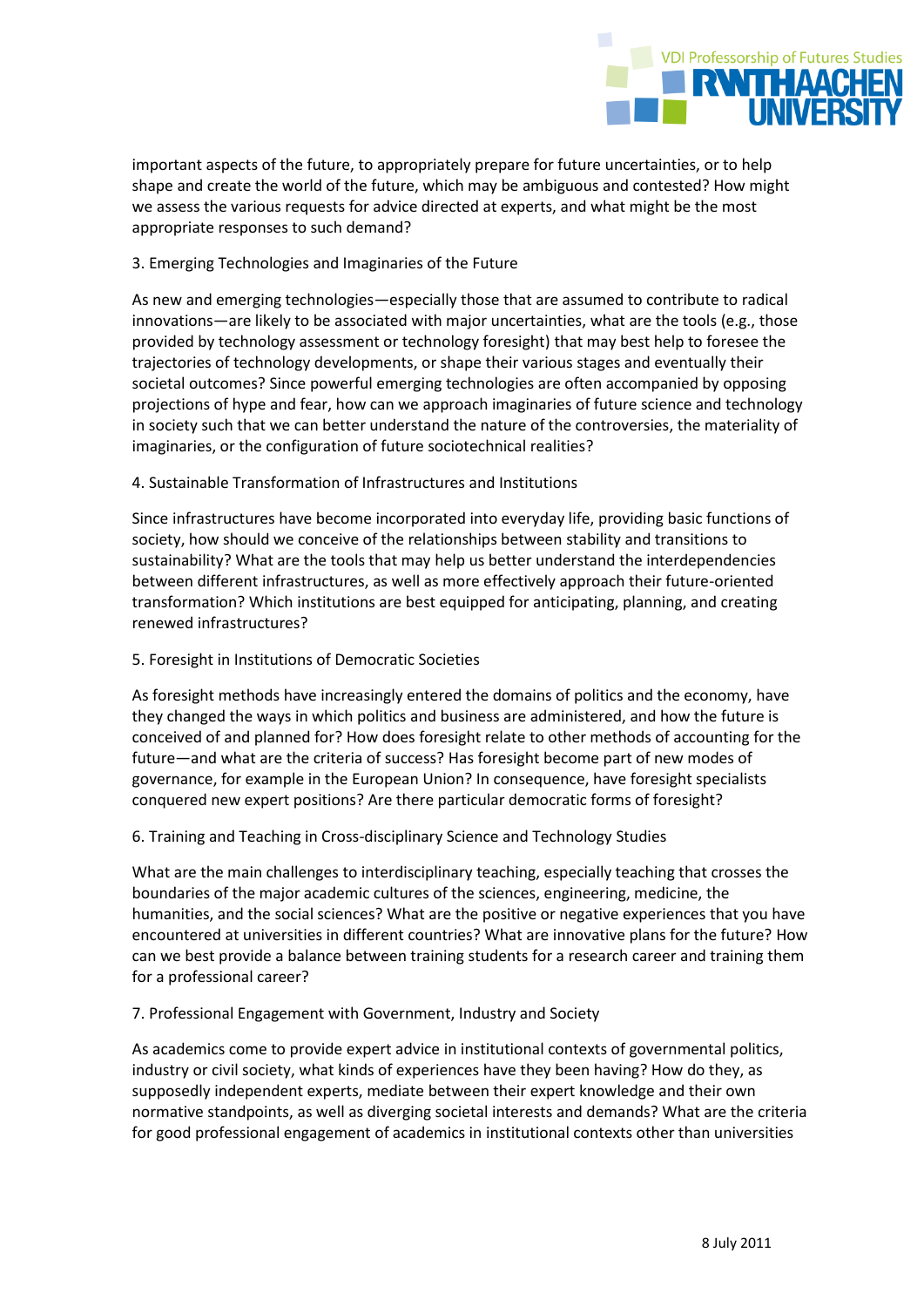

and research organizations? How should academic experts provide knowledge about a future that is more or less uncertain, ambiguous, and unknown?

## 8. The Future of Futures Studies

Against the background of the workshop deliberations, what have we learned? What conclusions can we draw for further developing agendas in research, teaching, and professional engagement? What next steps would we like to take? What should futures studies look like in the future—and what not?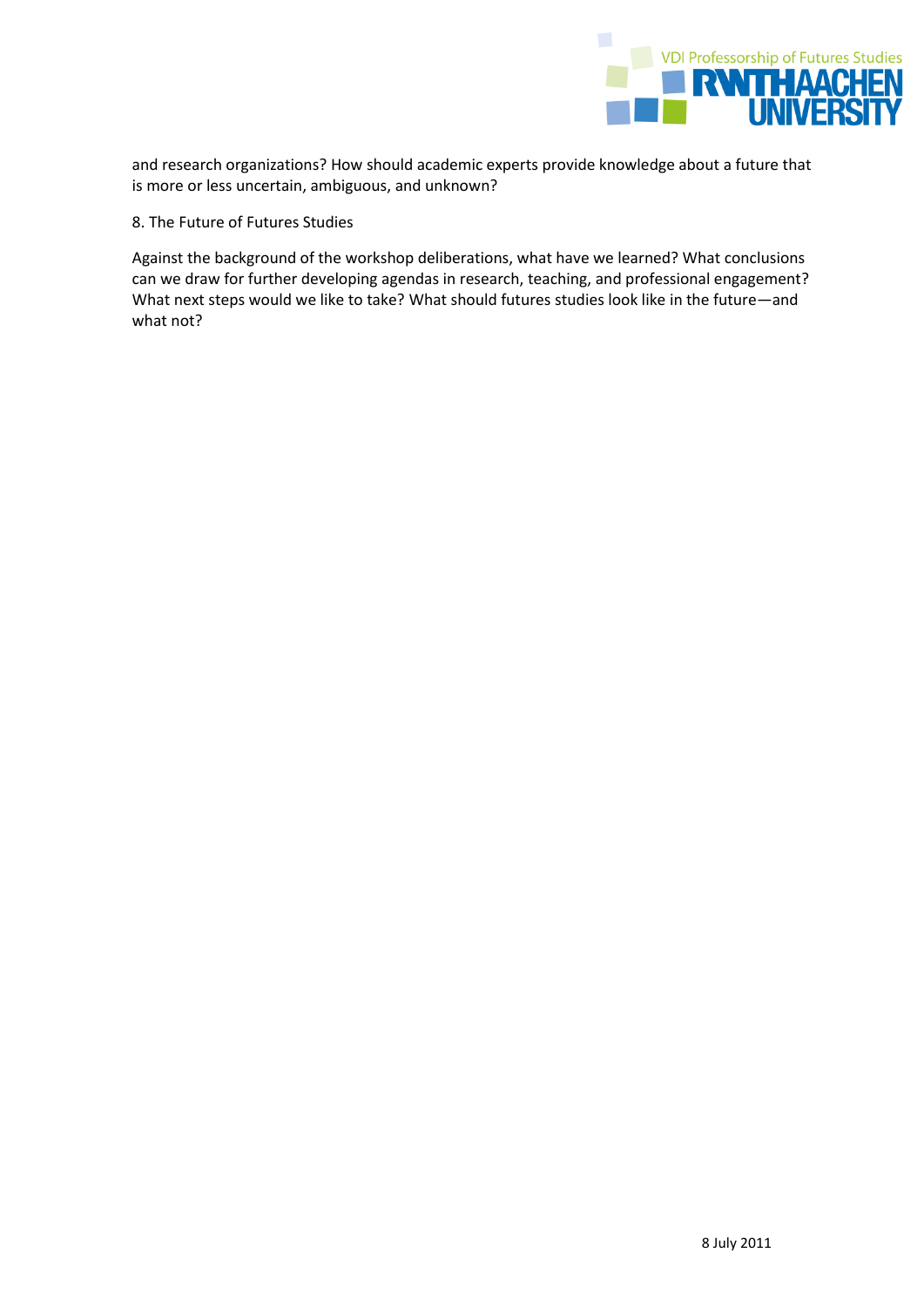

### **Program**

Tuesday, 19 July 2011

*Mies-van-der-Rohe-Str. 10, BLB-Gebäude, Seminarraum B-EG-1.03*

## 13:30 **Welcome and Introductions**

Sascha Herman, Director of VDI-Technology Center Prof. Daniel Barben, RWTH Aachen University

## 14:00 **1. Methodology and Epistemology of Studying the Future** *Chair: Prof. Daniel Barben* Prof. Barbara Adam, Cardiff University Prof. Ulrike Felt, University of Vienna Prof. Andrew Stirling, University of Sussex

- 15:45 Coffee break
- 16:15 **2. Role of Experts in Assessing and Creating Futures** *Chair: tbd* Prof. Rob Hagendijk, University of Amsterdam *tbd* Prof. Arie Rip, University of Twente
- 18:00 Reception for all participants

### Wednesday, 20 July 2011

### *SuperC, Templergraben 57, Ford-Saal*

### 9:00 **Welcome**

Prof. Ernst Schmachtenberg, Rector of RWTH Aachen University Volker Wanduch, Deputy Director VDI

- 9:15 **3. Emerging Technologies and Imaginaries of the Future** *Chair: tbd* Prof. Arie Rip, University of Twente Prof. Pierre-Benoit Joly, INRA & IFRIS Dr. Petra Schaper-Rinkel, Austrian Research Centre
- 11:00 Coffee break

### 11:30 **4. Sustainable Transformation of Infrastructures and Institutions**

*Chair: tbd*

Prof. Andrew Stirling, University of Sussex Prof. Harald Rohracher, University of Klagenfurt Prof. Clark Miller, Arizona State University

13:15 Lunch break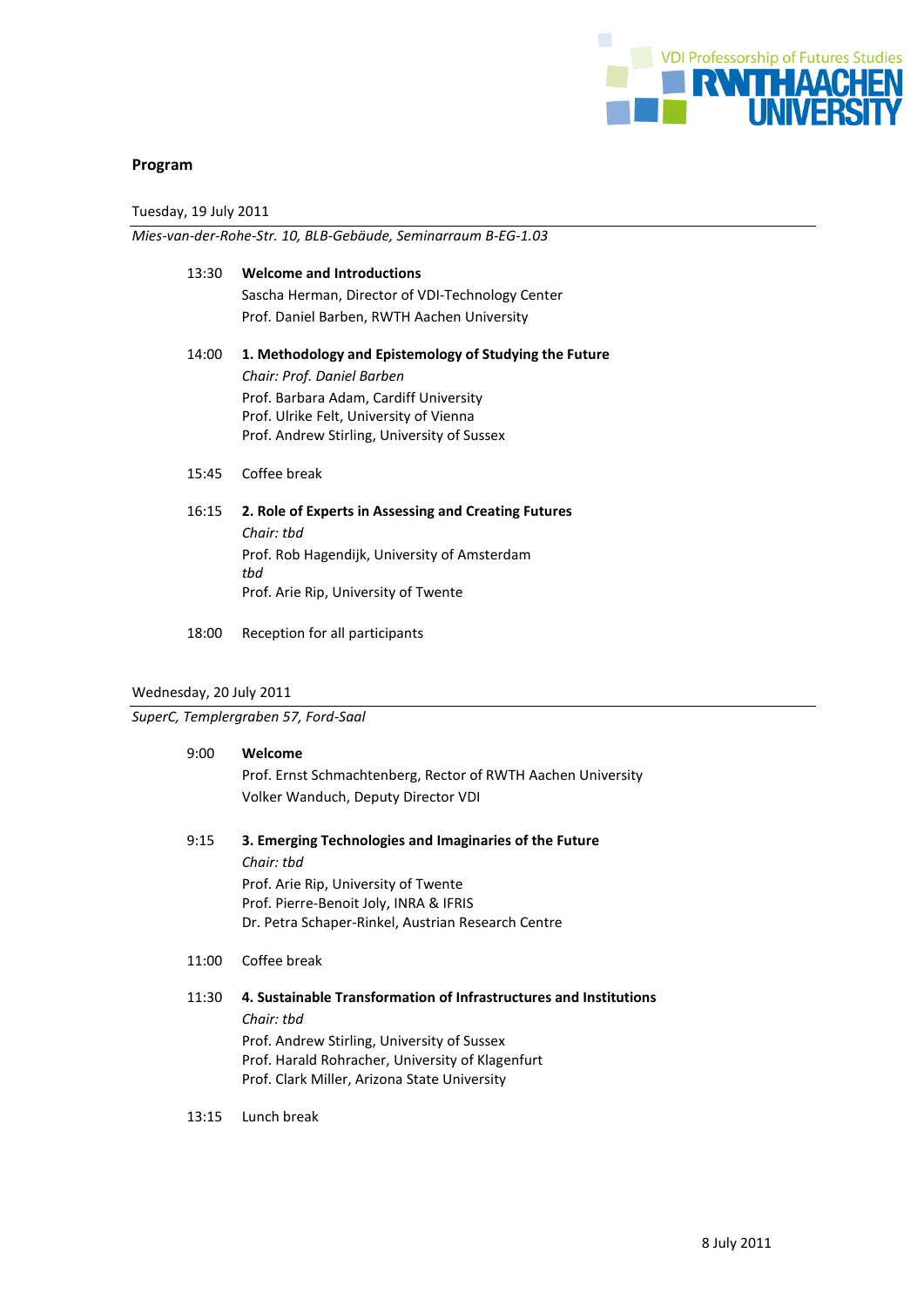

15:00 **5. Foresight in Institutions of Democracy** *Chair: tbd* Prof. Stefan Kuhlmann, University of Twente Dr. Dr. René von Schomberg, DG Research, European Commission Dr. Petra Schaper-Rinkel, Austrian Research Centre *tbc*

- 16:45 Coffee break
- 17:15 **6. Training and Teaching in Cross-disciplinary S&T Studies** *Chair: Prof. Wolfgang Bleck* Prof. Clark Miller, Arizona State University Prof. Wiebe Bijker, Maastricht University Prof. Pierre-Benoit Joly, INRA & IFRIS
- 19:45 Dinner for speakers

#### Thursday, 21 July 2011

*SuperC, Templergraben 57, Ford-Saal*

### 9:00 **7. Professional Engagement with Politics, Industry and Society** *Chair: tbd*

Prof. Alfons Bora, University of Bielefeld, Member of the German National Ethics Council Dr. Tiago Santos Pereira (tbc), University of Coimbra/Dr. Rob Hagendijk, University of Amsterdam Prof. Stefan Kuhlmann, University of Twente *tbc*

### 10:45 Coffee break

### 11:15 **8. The Future of Futures Studies**

*Chair: tbd* Prof. Barbara Adam, Cardiff University Prof. Wiebe Bijker, Maastricht University Prof. Ulrike Felt, University of Vienna

13:00 End of Workshop

organized with funds provided by